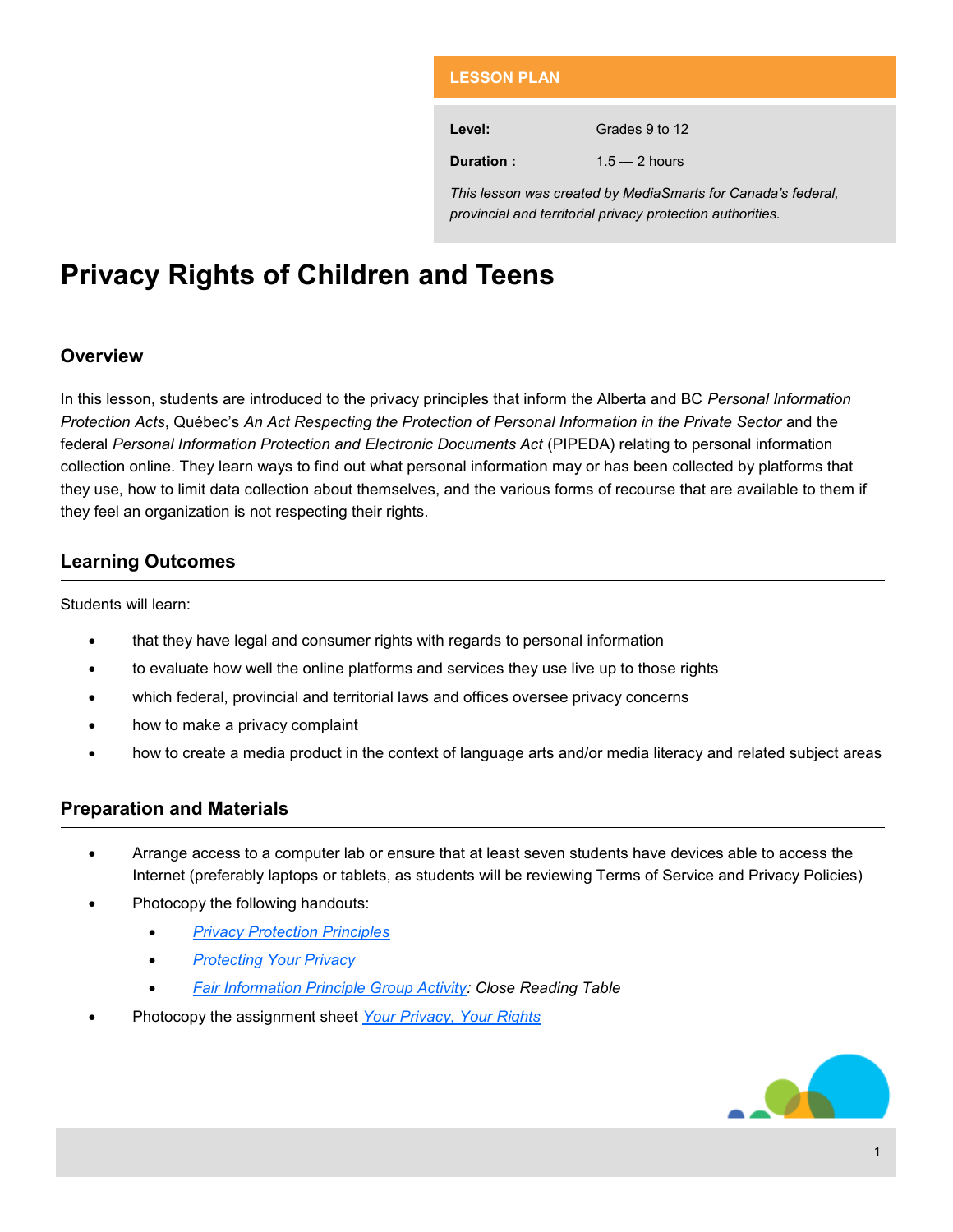- If you are doing the extension activity, photocopy the handout *Making a Complaint* and prepare to project the document *Personal Information Protection and Electronic Documents Act (PIPEDA)* Complaint Form, or the equivalent forms from the Alberta, B.C. or Québec Commissioners:
	- [https://www.oipc.ab.ca/media/794360/form\\_request\\_review\\_privacy\\_complaint\\_mar2017.docx](https://www.oipc.ab.ca/media/794360/form_request_review_privacy_complaint_mar2017.docx)
	- <https://www.oipc.bc.ca/media/15566/howtofilecomplaintorganization.pdf>
	- [http://www.cai.gouv.qc.ca/documents/CAI\\_FO\\_plainte.doc](http://www.cai.gouv.qc.ca/documents/CAI_FO_plainte.doc)
- The first and third link above are direct download links. If you are unable to access them by clicking, find them on the organizations' respective pages here:
	- <https://www.oipc.ab.ca/forms.aspx>
	- [http://www.cai.gouv.qc.ca/diffusion](http://www.cai.gouv.qc.ca/diffusion-de-linformation/services-et-formulaires/)-de-linformation/services-et-formulaires/

#### **Procedure**

#### **What Are Rights?**

- 1) Ask the class what they know about the term "rights."
	- When we talk about having the right to do something, what does it mean? (*That you can't be prevented from doing that thing.*)
	- Do rights sometimes protect you, as well as let you do things? (*Some rights protect your ability to do things – like expressing your opinion – while others guarantee your protection and freedom from certain things, like having your reputation damaged by false statements about you.*) Your rights to do things are limited by other people's rights to be protected, and other people's rights are limited in the same way.
	- Where do rights come from? (*Rights are guaranteed by the laws or constitutions of different nations. In Canada, your rights are guaranteed by different laws and by the Charter of Rights and Freedoms.*)
	- Do children have rights? (*Yes, though children often do not have certain rights such as the right to vote, while others are limited until they reach the age of majority, which in Canada is 18, such as the right to agree to contracts.*)
- 2) Now that they know more about the idea of rights, what examples of rights can students think of? (*Some examples: right to freedom of thought/expression; right to life, liberty and security of the person; right to the equal protection and equal benefit of the law without discrimination.*)

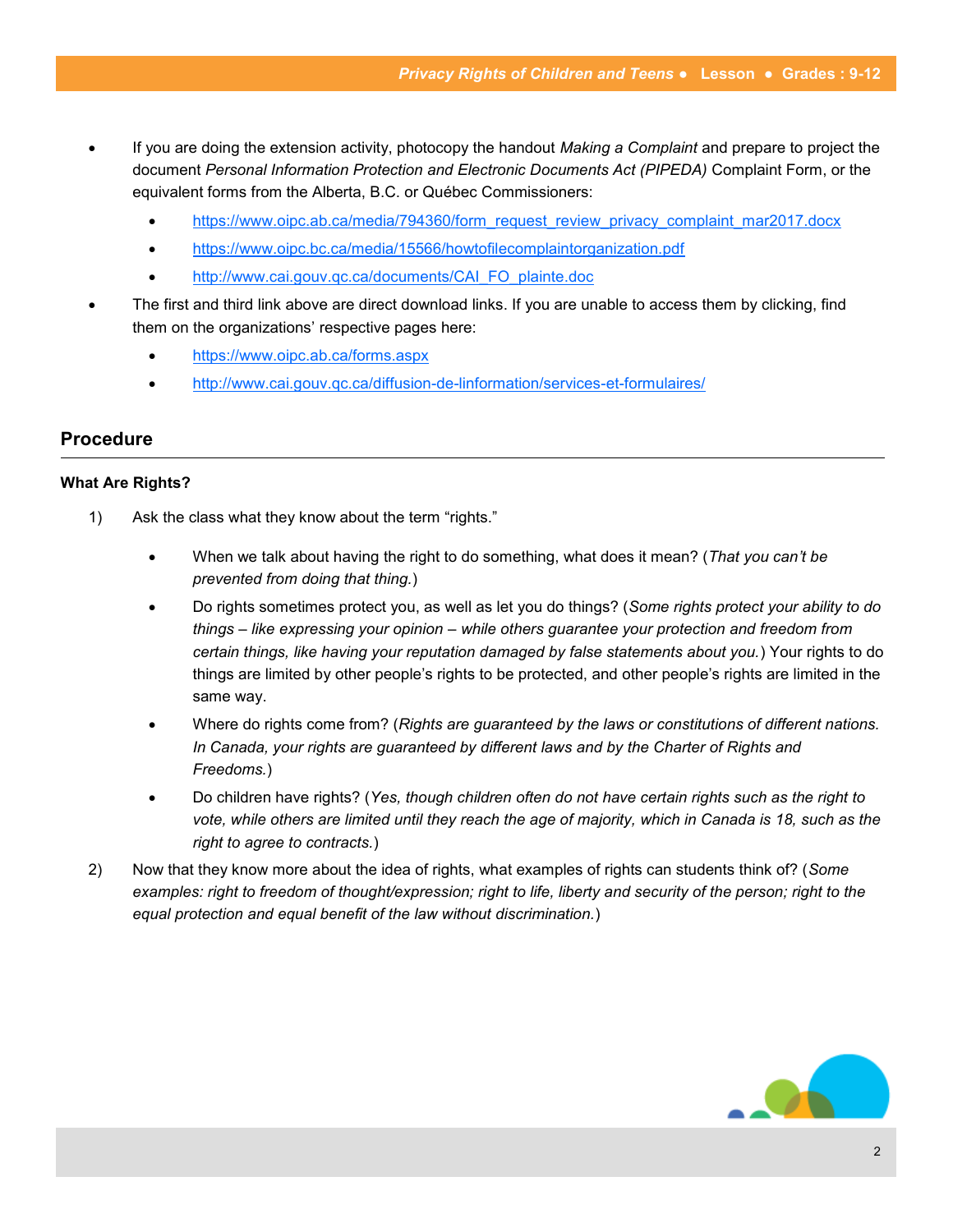3) Is there such a thing as a right to privacy? (*Yes! Privacy is not specifically named as a right in the Charter of Rights, but the federal government and some provinces and territories have established privacy commissioners to advocate for Canadians' privacy rights and to investigate complaints under Canada's two privacy laws, the Privacy Act and the Personal Information Protection and Electronic Documents Act, as well as equivalent laws in Alberta, British Columbia, New Brunswick, Newfoundland and Labrador, Ontario and Quebec, which give you specific rights to privacy when dealing with governments and private businesses respectively. The Supreme Court of Canada has stated that the privacy laws have "quasi-constitutional status", and that the values and rights set out in the Act are closely linked to those set out in the Constitution as being necessary to a free and democratic society.*)

#### **Why Do We Need Privacy Rights?**

- 1) Ask students to think about why "privacy" would be considered as important to defend as rights like safety or freedom of expression.
- 2) Explain to students that for this lesson, you'll be looking specifically at your rights to privacy when it comes to personal information. To ensure that students are clear on the meaning of the term, read to them the following definition of personal information, or write it on the board:

*Personal information is information about an identifiable individual. It can include your name, birthday, email address, and phone number. It can also include your opinions, your spending habits, your IP address, photos and digital images, and your email and text messages.*

- 3) Now ask why *personal information privacy* deserves to be protected. Point out that social networks, search engines, and e-commerce sites collect all sorts of personal information – photos, messages, what they've searched and bought, who they've interacted with. How confident are they that they know what these companies do with that data, why they collect it, and how long they keep it?
- 4) Distribute the handout *Protecting Your Privacy* and go through it with the class. Explain that these are ways of *limiting* how much of your information organizations collect, but that they also have privacy rights that govern how organizations can collect and handle their personal information.

#### **Privacy Protection Principles: Your Right to Privacy**

- 1) Distribute the handout *Fair Information Principles* and explain that these describe their **privacy rights** when it comes to what companies can do with personal information. Have the students read through the principles and make sure to identify and explain any vocabulary that is unfamiliar to them.
- 2) As a class, choose three online services, apps or platforms that collect user data, such as social networks, search engines and e-commerce sites. Write the names of these three websites on the board.

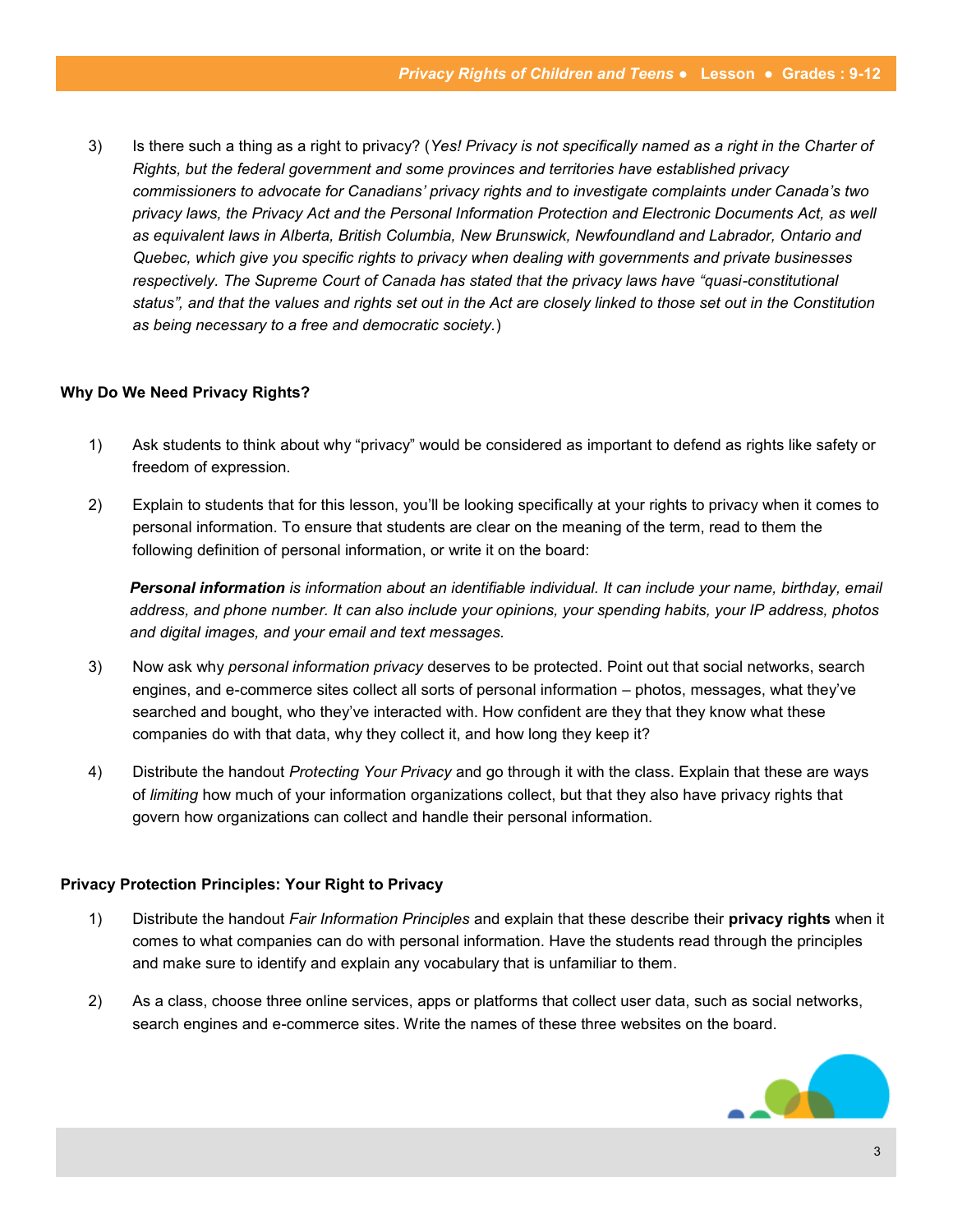- 3) Divide the class into seven groups and assign each group one of the first seven principles on the handout. (If students are using their own Internet access devices, ensure that each group has at least one such device.) Tell each group that they are going to find out how well each of these three services respect the rights laid out in the Fair Information Principles by searching the services Terms of Service and Privacy Policy.
- 4) Ask students how many of them have ever read a Terms of Service or Privacy Policy before agreeing to it. Explain that because these documents are often very hard to read, once they've found the section that addresses the Fair Information Principle their group is focusing on, they will do a special "close reading" exercise to help them make sense of it.
- 5) Give each group three copies of the *[Fair Information Principle Group Activity:](#page-9-0) Close Reading Table* handout and explain how to use it:
	- a) Use the keywords listed below their group's Fair Information Principle to help find the relevant section.
	- b) In the first column of the table, write down any words they don't understand and find the definition.
	- c) In the second column, write down three—six *key phrases* that they think are central to the meaning of the section.
	- d) In the third column, paraphrase in their own words what the section says about their principle.
	- e) Give the service a ranking from one to five based on how well it lives up to their principle, where a zero is "there is no information given" and a five is "the service's terms of service and/or privacy policy meet all of the points given in the definition of the principle."

Circulate as the groups are working and help them find the relevant sections if they need it. In a small number of cases the information may not be there at all, but in general at least two of the platforms chosen should have it.

6) Once the groups have completed the table, have them also give each service a ranking on Fair Information Principle number eight (Openness): How easy was it to find out how well this service lives up to your group's principle? How easy was the language to read and understand? Rank this from zero (completely incomprehensible or impossible to find) to five (you had no problems at all finding and reading it).

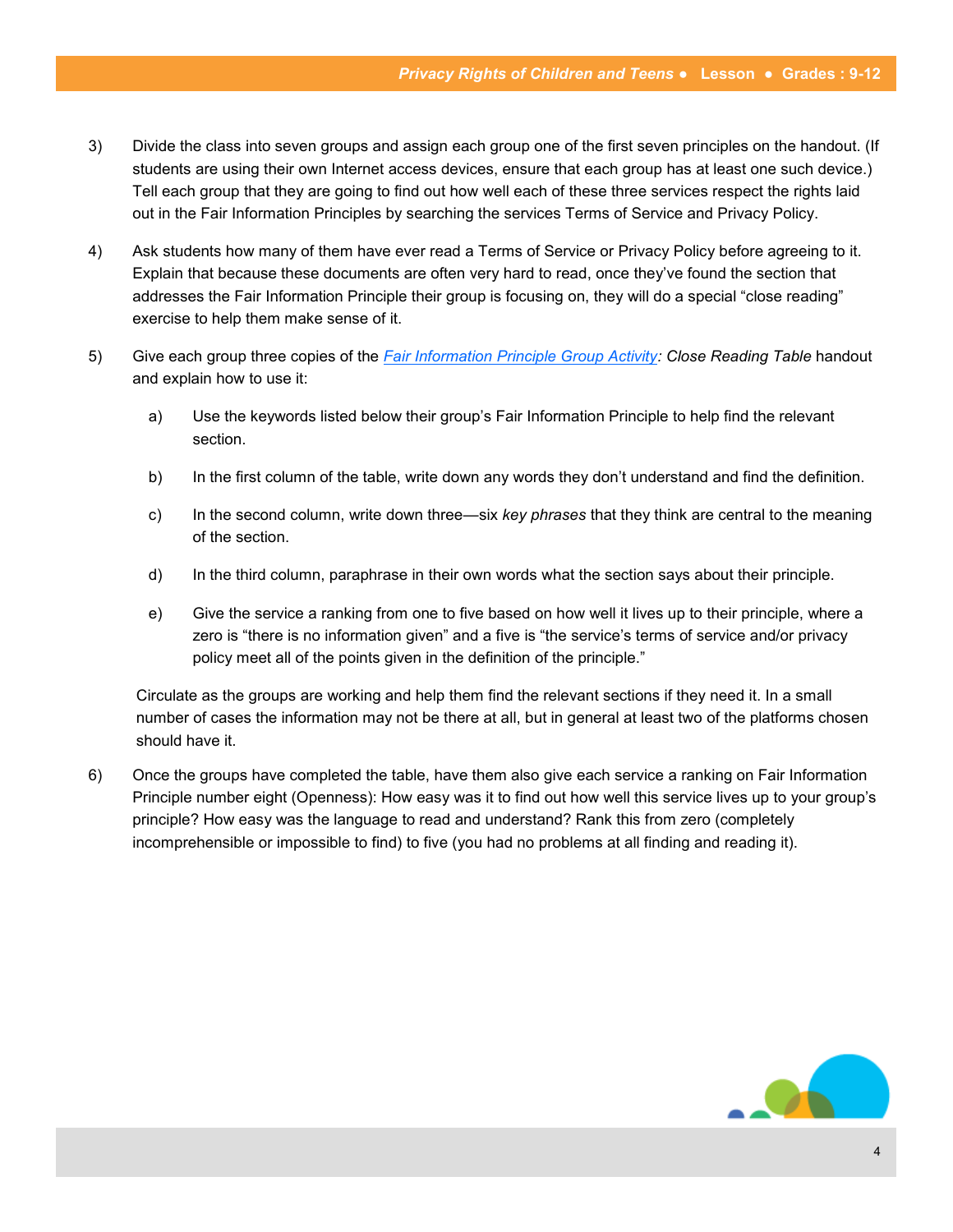7) Now have groups share with the rest of the class what they found and the ranking they gave each site. Keep a tally on the board for the ranking of each website by principle. Once all the rankings are in, do a total ranking for each service.

If there were any services that got a zero on any principle, ask students whether they think that service is doing enough to respect their rights. What options do they have if a company isn't living up to its legal obligations?

#### **Assessment/Evaluation Task: Your Privacy, Your Rights**

Distribute the assignment sheet *Your Privacy, Your Rights* and tell students that they are going to create a poster or pamphlet that will **educate** and **inform** other students about **one** of the Fair Information Principles.

This poster/pamphlet will include the following information:

- Everyone has rights to privacy
- These rights include being treated by online businesses according to established privacy principles
- What a business must do to live up to the Fair Information Principle you have focused on
- What you can do if you feel a business is not living up to that Fair Information Principle

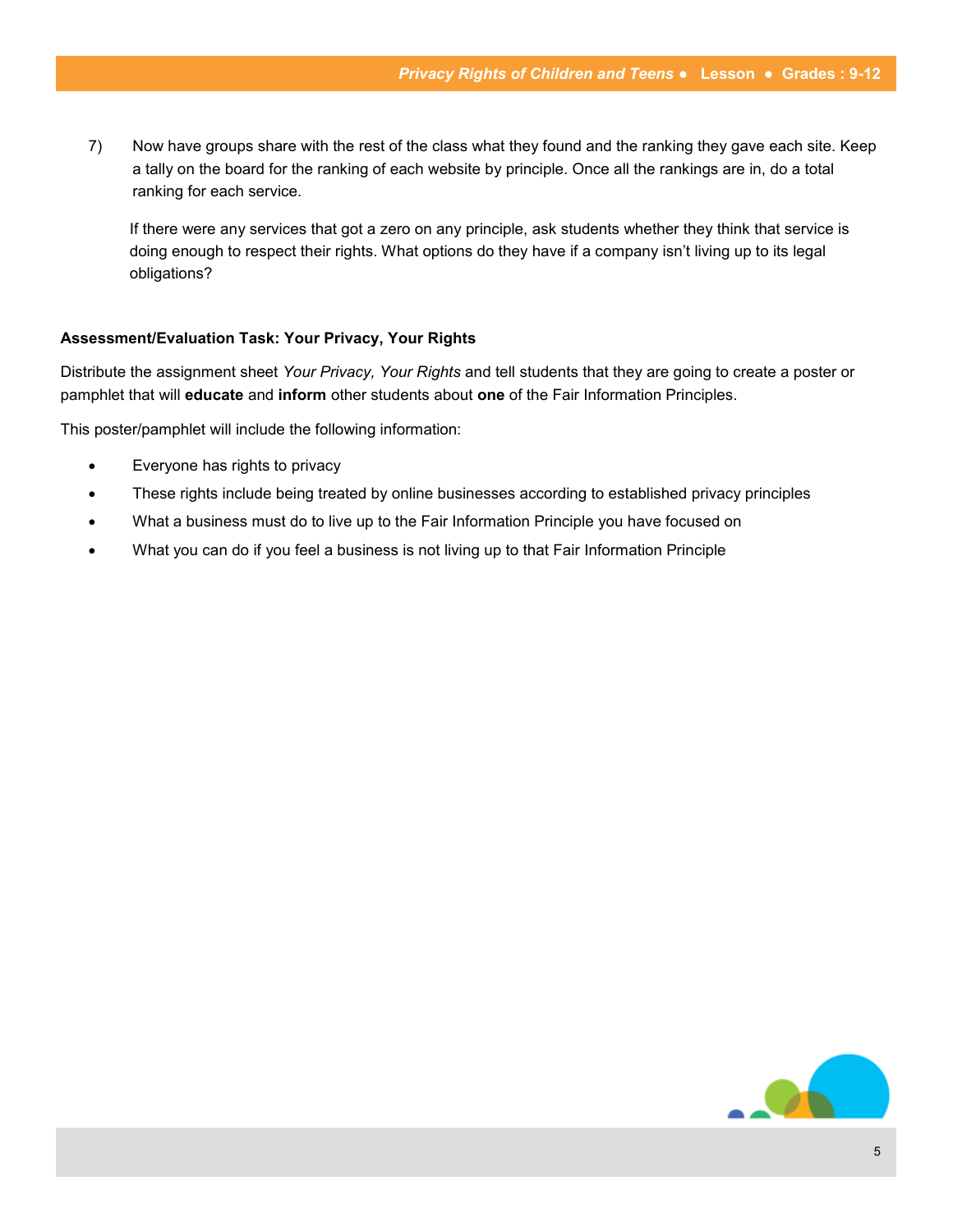# <span id="page-5-0"></span>**Privacy Protection Principles**

The *Personal Information Protection and Electronic Documents Act* (PIPEDA) and the Model Code for the Protection of Personal Information set out 10 principles of fair information practices, which set up the basic privacy obligations of private businesses under the law. These principles also inform the Alberta and B.C. *Personal Information Protection Acts*  and Québec's *An Act Respecting the Protection of Personal Information in the Private Sector* applies. These principles are **your privacy rights** when it comes to what organizations can do with your personal information, and each organization's Privacy Policy and Terms of Service should show how they respect them.

Governments are covered by a different set of privacy rules: the federal government and its agencies are covered under the *Privacy Act,* the provincial and territorial governments and their agencies are subject to their own protection of privacy acts. The laws that apply to governments are based upon the same principles as PIPEDA, but one major difference is that governments do not generally require your consent to collect your personal information.

For this exercise we will be looking at eight of the principles:

1) **Accountability** - An organization is responsible for personal information under its control and shall designate an individual or individuals who are accountable for the organization's compliance with the following principles.

*(In other words, organizations should take good care of your personal information and it should be easy to find out what their privacy policy is and who you can talk to if you have a question or a problem.)*

Search keywords: accountability, responsible, responsibility, liability, contact, "contact person"

2) **Identifying purposes** - Organizations must identify the reasons for collecting your personal information before or at the time of collection.

*(In other words, they should clearly tell you why they're collecting any piece of personal information, either before they collect it or when they collect it.)*

Search keywords: reason, why, "how we use", collect, purpose

3) **Consent** - Where it is appropriate, an individual must have knowledge of and give consent to the collection, use or disclosure of personal information. An organization should make a reasonable effort to inform individuals of the purposes for collecting information. Consent should be meaningful; the purposes should be explained in such a way that the individual can reasonably understand the use and disclosure of their personal information. Individuals are entitled to withdraw consent at any time.

*(In other words, they should make sure you understand what they're going to do with your information and make sure you've agreed to it before they collect it.)*

Search keywords: consent, permission, authorize, allow

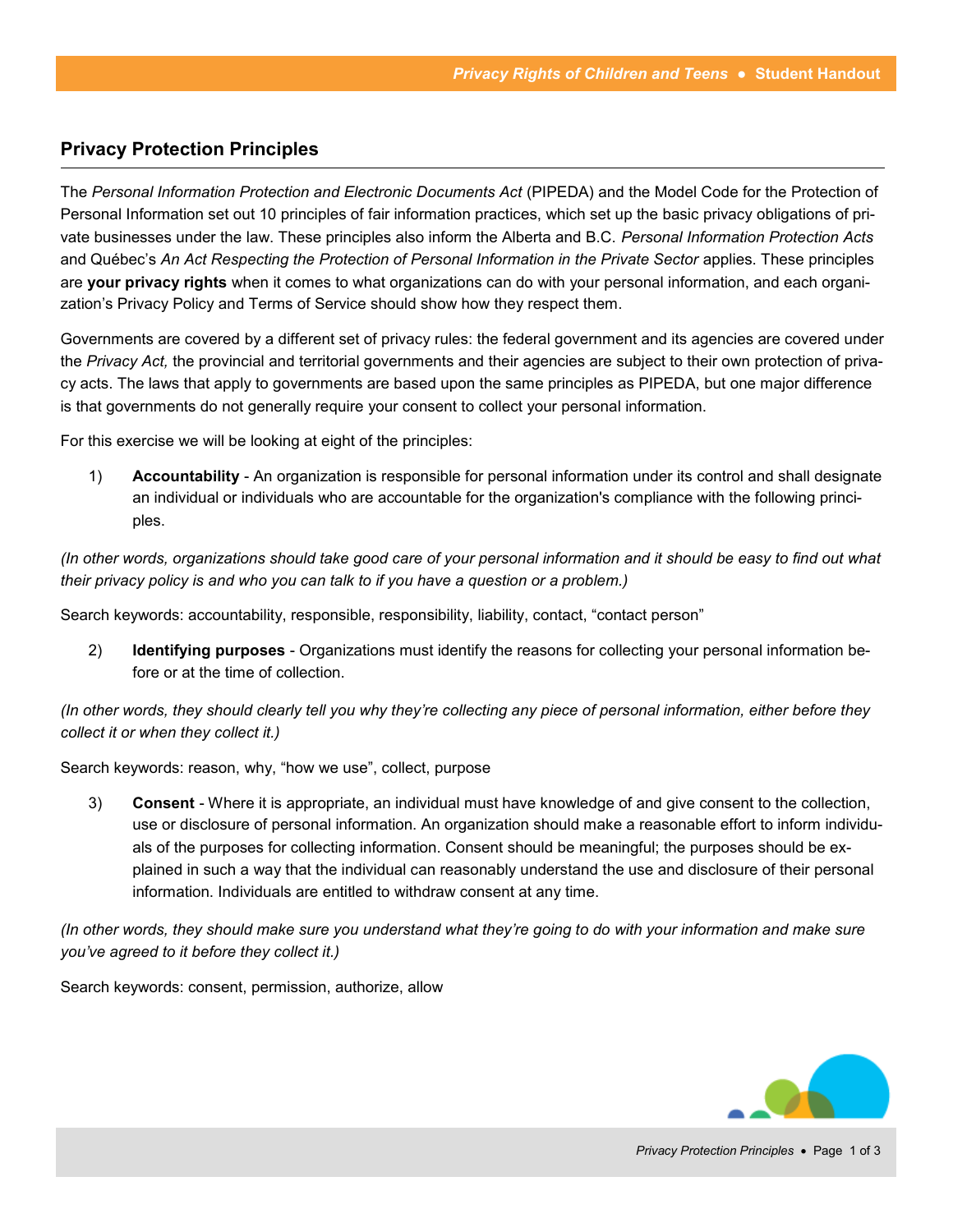4) **Limiting Collection** - The collection of personal information shall be limited to that which is necessary for the purposes identified by the organization. Information shall be collected by fair and lawful means.

*(In other words, they should only collect what they actually need, and only collect it in ways that are fair and legal.)*

Search keywords: manage, "what kind", delete, necessary, collection, limit

5) **Limiting use, disclosure and retention** - In general, organizations should use or disclose your personal information only for the purpose for which it was collected, unless you consent. They should keep your personal information only as long as necessary.

*(In other words, they should only use or share your personal information for the reason they said they were collecting it, and not keep it longer than they need to.)*

Search keywords: disclosure, share, "how we share", use, keep, store

6) **Accuracy** - Personal information shall be as accurate, complete and up-to-date as is necessary for the purposes for which it is to be used.

*(In other words, they should make sure that any information they have about you is correct and up-to-date.)*

Search keywords: necessary, update, updating, correction, "user content"

7) **Safeguards** - Organizations need to protect your personal information against loss or theft by using appropriate security safeguards.

*(In other words, they should take steps to keep your personal information from being hacked or stolen.)*

Search keywords: protect, safeguard, security, theft

8) **Individual access** - Generally speaking, you have a right to access the personal information that an organization holds about you.

*(In other words, you should be able to find out everything they've collected about you.)*

Search keywords: access, request, control, "your data", "your information"

9) **Recourse (Challenging compliance)** - Organizations must develop simple and easily accessible complaint procedures. When you contact an organization about a privacy concern, you should be informed about avenues of recourse.

*(In other words, it should be easy to make a complaint if you think they haven't respected your privacy rights, and they should tell you what they can do to make things right.)*

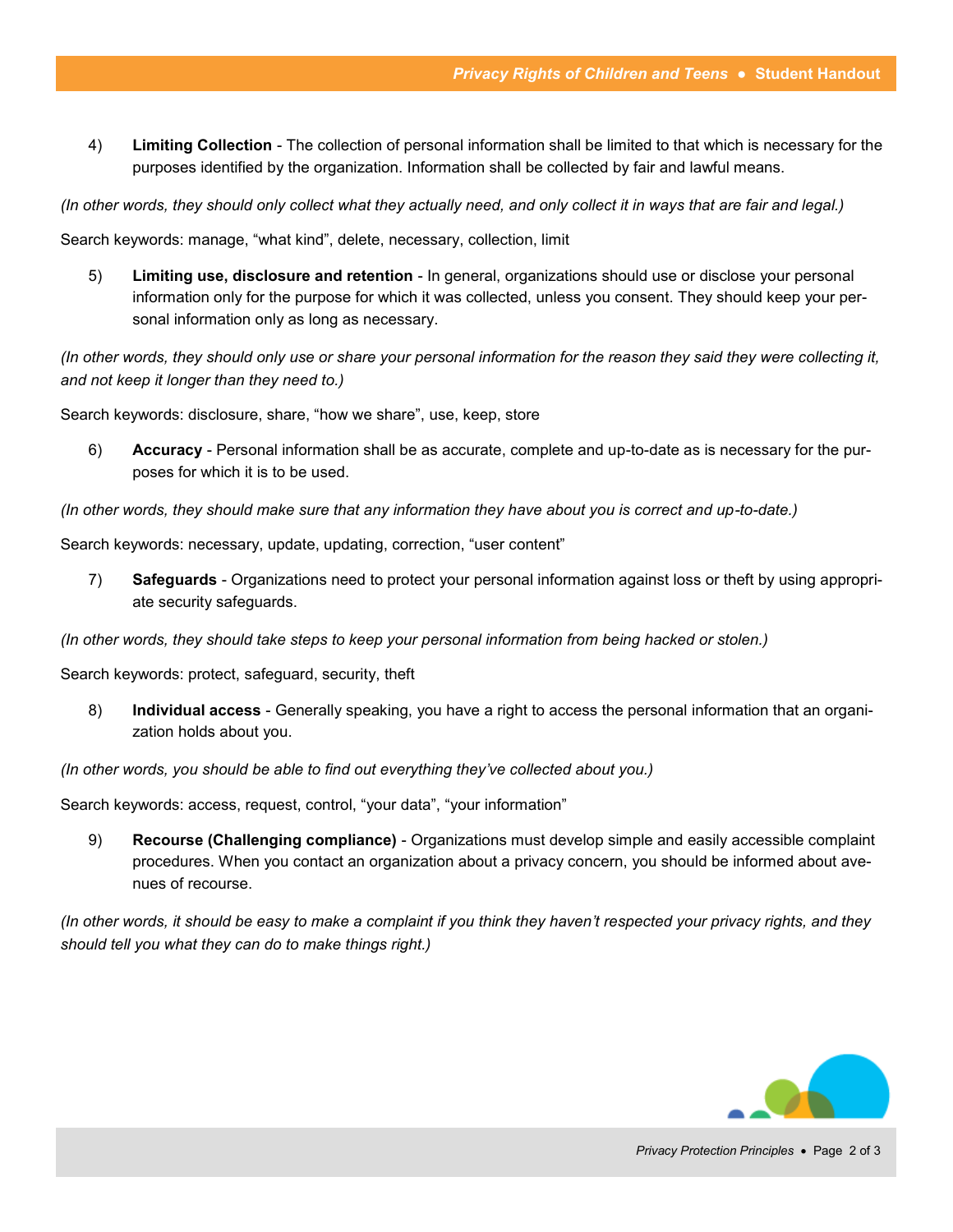Search keywords: recourse, complaint, remediation, dispute, arbitration

10) **Openness** - An organization's privacy policies and practices must be understandable and easily available.

*(In other words, you should be able to easily find and understand what they do with your personal information and what you can do if you have a problem.)*

To determine openness, you will be basing your judgment on how easy it was to find and read the sections relating to the other Fair Information Principles.

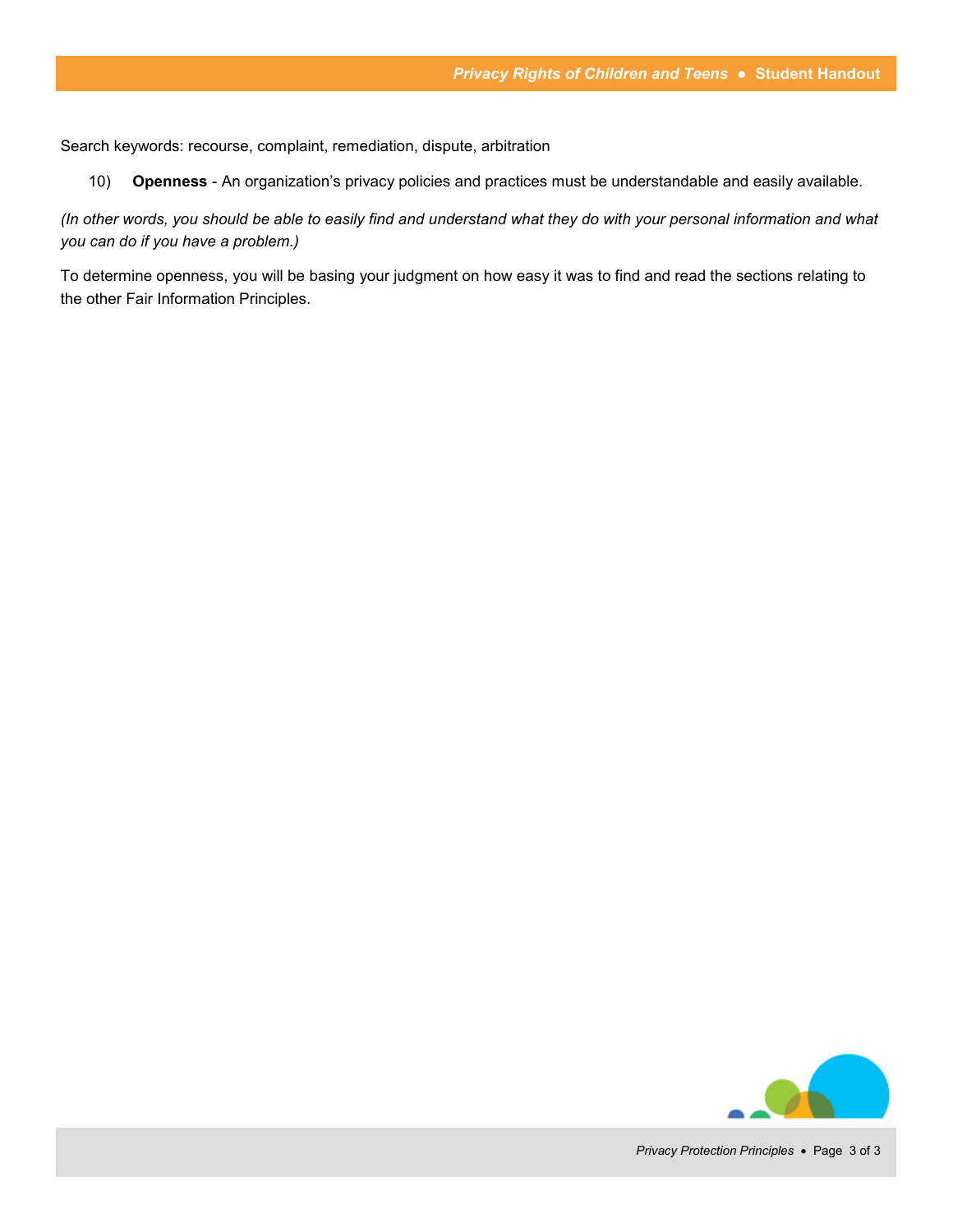# <span id="page-8-0"></span>**Protecting Your Privacy**

*Ask questions*: Get in the habit of reading privacy policies associated with the websites and apps you use. Companies should be able to answer any questions you have about what personal information they are collecting, and how your information will be used and protected. If they can't, or you don't like what you hear, this should raise red flags. Some platforms, like the search engine DuckDuckGo, don't track you at all, and others track less than their competitors. Keep data collection in mind when you're choosing search engines, shopping sites, social networks, and so on.

*Privacy settings*: Mobile devices, browsers, sites/apps and other web-enabled items such as video games and cameras often have adjustable privacy settings. For devices, this may include the ability to control everything from location tracking to screen locks. For browsers, users can often control things like cookies and pop-ups, while apps and websites such as social media sites generally allow users to control what personal information others can see about them. Be sure to review and adjust privacy settings regularly and never rely on default settings.

*App permissions*: During installation, verify that the permissions being sought by the app match not only what the privacy policy says but also what you would expect the app to require. (Permissions within mobile apps allow the app access to your device's data and capabilities in order to run. These permissions could include location, identity, email and contacts.) Also pay attention to the app description in the app store as well as any "in-app" notices which may explain the app's collection and use of personal information.

*Private browsing*: Some browsers have a "private browsing mode," but super and Flash cookies are not always covered by these settings.

*Do Not Track*: Some browsers allow you to send a message to websites asking them not to track your activities while you're using them. This is usually found in the "Privacy" section of the "Settings" menu (sometimes you have to click on "Advanced Settings".) You can also visit the <http://donottrack.us> website for more information on how you can prevent tracking. Here too you will have to keep in mind that this is a partial solution, since not all third parties respect the "do not track" header.

*Don't give out more information than you have to*: Avoid sharing too many personal details with large numbers of people, for example by allowing open access to your social media pages. Familiarize yourself with the privacy settings of your favourite social networks and adjust them according to your comfort level. When posting information online it's also worth thinking about who might see it apart from your intended audience—would the things you write or the pictures you post cause embarrassment in real life? How would you feel if your current or potential employer saw what you posted?

*Turn off GPS when you don't need it*: A lot of apps collect your GPS information, and it's also automatically included in photos you take with your phone. You can avoid this by turning off GPS when you're not using it. You can also go into your device's settings and turn off Geotagging, which means photos (but not other apps) don't have your GPS information.

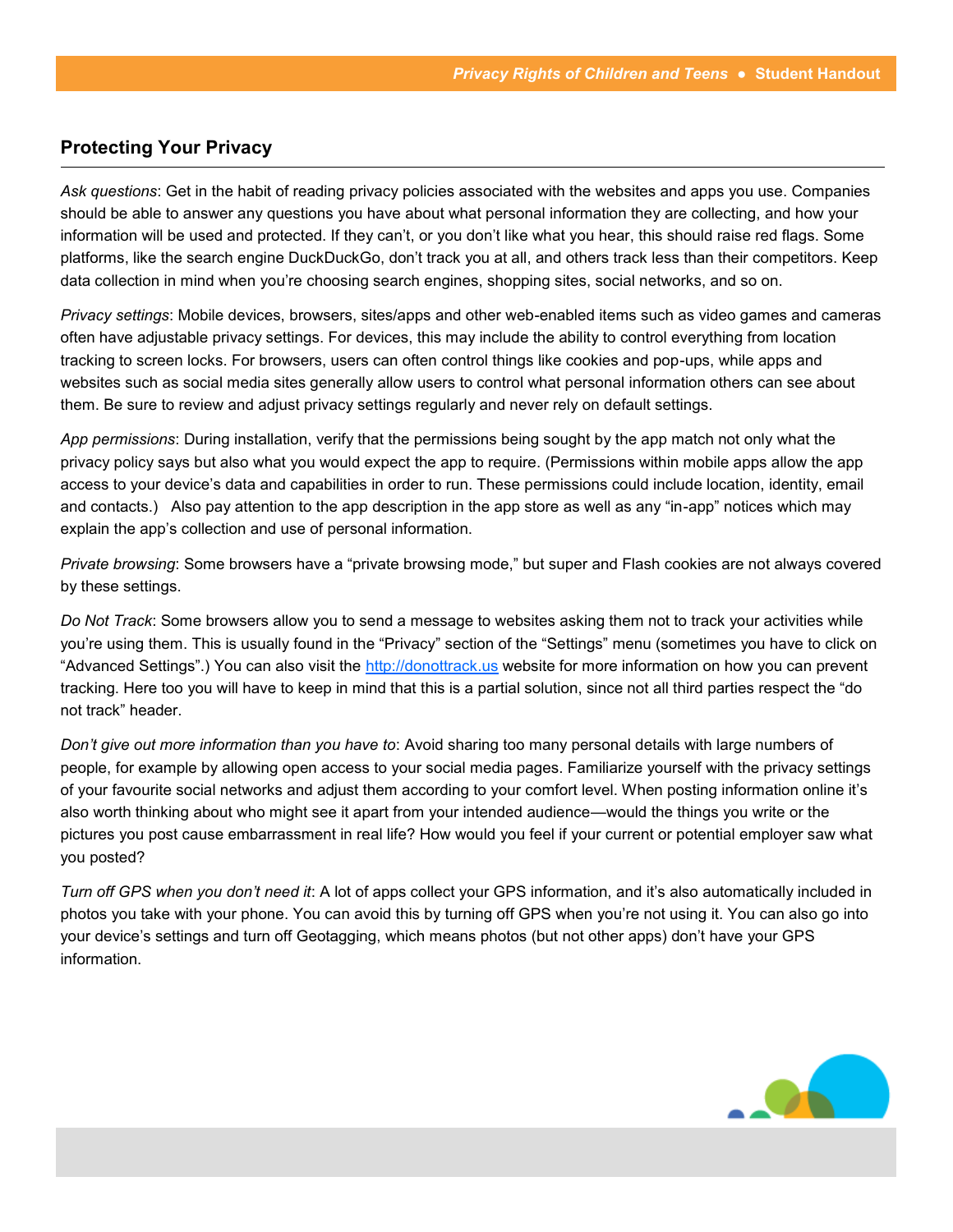## <span id="page-9-0"></span>**Fair Information Principle Group Activity: Close Reading Table**

#### **Instructions:**

- 1) Find the service's Terms of Use and Privacy Policy.
- 2) Use the keywords listed below your principle to help find the section in one or both of these that connects to your group's principle.
- 3) In the first column, write down any words you don't understand and find the definition.
- 4) In the second column, write down three-six *key phrases* that you think are central to the meaning of the section.
- 5) In the third column, paraphrase in your own words what the section says about your principle.
- 6) Rank this service on a scale of 0 to five, where 0 means the information is not there" and a five is "this service's clearly meets all of the points given in the definition of the principle."
- 7) Now rank the service on how well it meets Principle number eight (Openness): How easy was it to find out how well this service lives up to your group's principle? How easy was the language to read and understand?

(You won't need to do a specific Keyword search for this, but base your judgment on the sections you read for steps one through six.)

Rank this from zero (completely incomprehensible) to five (you had no problems at all reading it.)

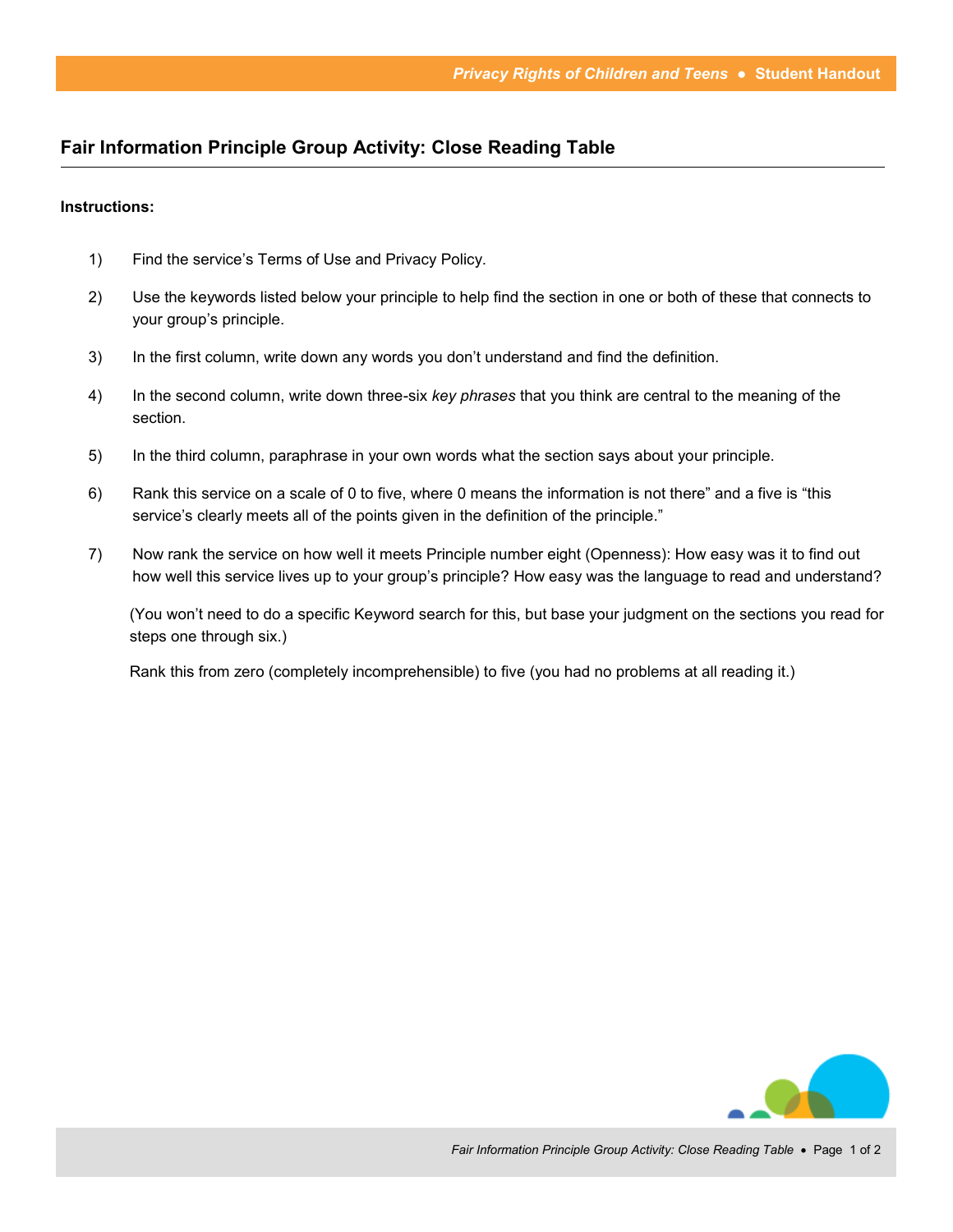Principle: \_\_\_\_\_\_\_\_\_\_\_\_\_\_\_\_\_\_\_\_\_\_\_\_\_\_\_\_\_\_\_\_\_\_\_\_\_\_\_\_\_\_\_\_\_\_\_\_\_\_\_\_\_\_\_\_\_\_\_\_\_\_\_

Service: \_\_\_\_\_\_\_\_\_\_\_\_\_\_\_\_\_\_\_\_\_\_\_\_\_\_\_\_\_\_\_\_\_\_\_\_\_\_\_\_\_\_\_\_\_\_\_\_\_\_\_\_\_\_

| New vocabulary | Key phrases | Summary |
|----------------|-------------|---------|
|                |             |         |
|                |             |         |
|                |             |         |
|                |             |         |
|                |             |         |
|                |             |         |
|                |             |         |
|                |             |         |
|                |             |         |
|                |             |         |
|                |             |         |
|                |             |         |
|                |             |         |
|                |             |         |
|                |             |         |
|                |             |         |
|                |             |         |
|                |             |         |
|                |             |         |
|                |             |         |
|                |             |         |
|                |             |         |
|                |             |         |
|                |             |         |
|                |             | ∼<br>▃  |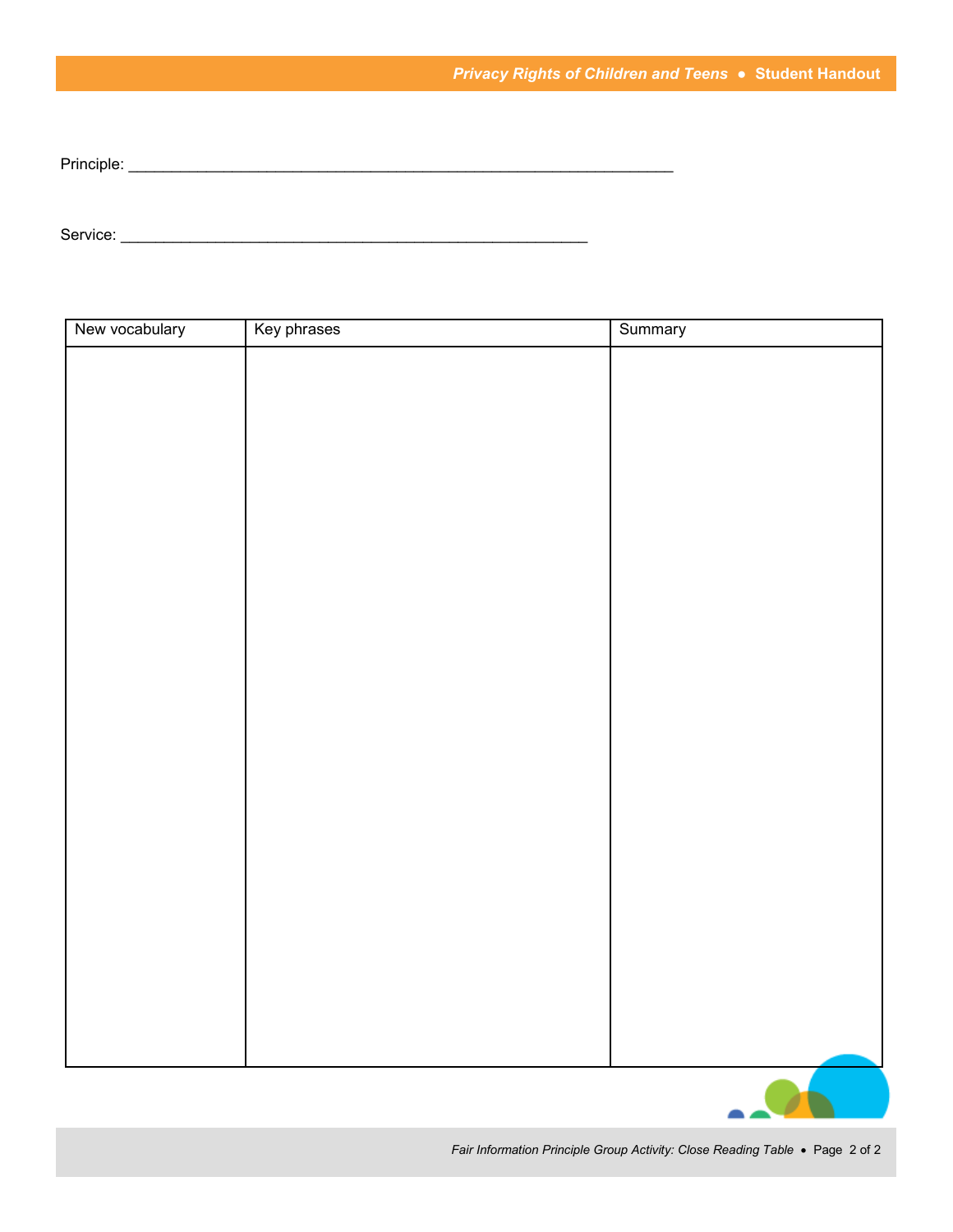# <span id="page-11-0"></span>**Your Privacy, Your Rights**

For this assignment you are going to create a poster or pamphlet that will **educate** and **inform** other students about **one** of the Fair Information Principles.

This poster/pamphlet will include the following information:

- Everyone has rights to privacy
- These rights include being treated by businesses according to the Fair Information Principles
- What a business must do to live up to the Fair Information Principle you have focused on
- What you can do if you feel a business is not living up to that Fair Information Principle.

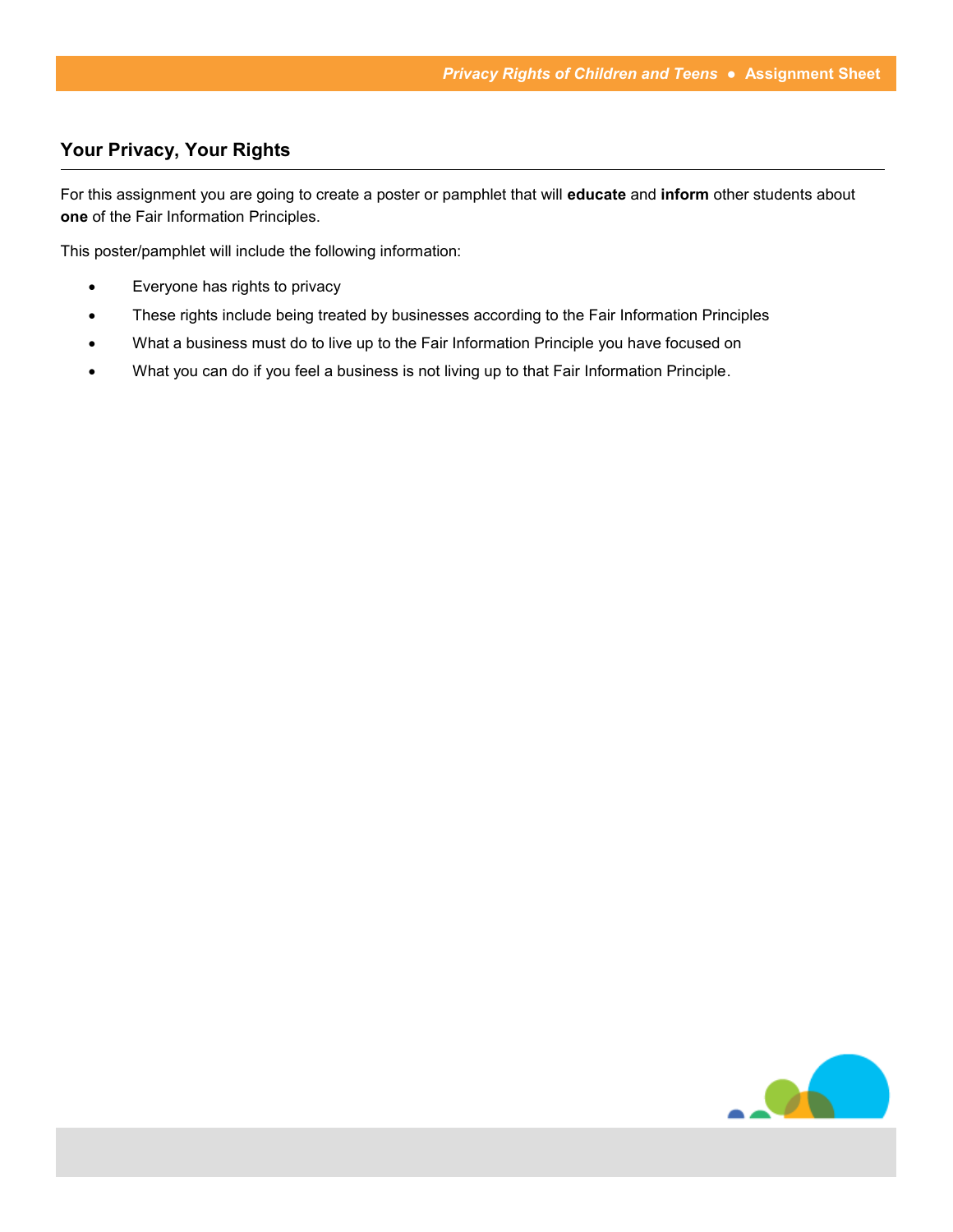# **Your Privacy, Your Rights—Rubric**

|                                                                                                                                                                                                                                                                                                                                                                                                                      | <b>Learning Expectations</b>                                                                                                                                                                                                                                                                                                                                                                                                                                                                                                                                                                                                                                                                                                                                                                                                   | <b>Achievement</b>                                                                    |
|----------------------------------------------------------------------------------------------------------------------------------------------------------------------------------------------------------------------------------------------------------------------------------------------------------------------------------------------------------------------------------------------------------------------|--------------------------------------------------------------------------------------------------------------------------------------------------------------------------------------------------------------------------------------------------------------------------------------------------------------------------------------------------------------------------------------------------------------------------------------------------------------------------------------------------------------------------------------------------------------------------------------------------------------------------------------------------------------------------------------------------------------------------------------------------------------------------------------------------------------------------------|---------------------------------------------------------------------------------------|
| <b>Use</b><br>Skills and competencies that fall under                                                                                                                                                                                                                                                                                                                                                                | <b>Privacy and Security:</b><br>demonstrates awareness that his/her<br>activities on the Internet leave a                                                                                                                                                                                                                                                                                                                                                                                                                                                                                                                                                                                                                                                                                                                      | Insufficient (R)<br>Beginning (1)                                                     |
| "use" range from basic technical know-<br>how - using computer programs such as<br>word processors, web browsers, email,<br>and other communication tools - to the<br>more sophisticated abilities for accessing<br>and using knowledge resources, such as<br>search engines and online databases, and<br>emerging technologies such as cloud<br>computing.                                                          | permanent "digital footprint" or "trail"<br>and behaves accordingly<br>uses information technology-related<br>$\bullet$<br>vocabulary in context<br><b>Community Engagement:</b><br>uses digital media to be part of a<br>$\bullet$<br>community<br>Making and Remixing:<br>communicates information and ideas<br>effectively to multiple audiences using<br>a variety of media and formats<br>participates in society through online<br>engagement in democratic actions (e.g.                                                                                                                                                                                                                                                                                                                                                | Developing (2)<br>Competent (3)<br>Confident (4)                                      |
| <b>Understand</b><br>"Understand" includes recognizing how<br>networked technology affects our<br>behaviour and our perceptions, beliefs,<br>and feelings about the world around us.<br>"Understand" also prepares us for a<br>knowledge economy as we develop<br>information management skills for finding,<br>evaluating, and effectively using<br>information to communicate, collaborate,<br>and solve problems. | lobbying, petitions, parliament)<br>Privacy and Security:<br>understands the concept of privacy in<br>their everyday lives, and as it relates to<br>using the Internet<br>identifies and communicates values<br>and beliefs that affect healthy choices<br><b>Consumer Awareness:</b><br>understands the ways websites and<br>٠<br>companies influence consumers'<br>privacy habits, as well as consider<br>companies' motives in doing so<br>shows an understanding of the roles<br>$\bullet$<br>and responsibilities of different<br>stakeholders in relation to online<br>privacy<br><b>Community Engagement:</b><br>shows awareness of the discourse on<br>$\bullet$<br>both the issues and the opportunities<br>involved in new media<br>shows an understanding of the issues<br>$\bullet$<br>through their creative work | Insufficient (R)<br>Beginning (1)<br>Developing (2)<br>Competent (3)<br>Confident (4) |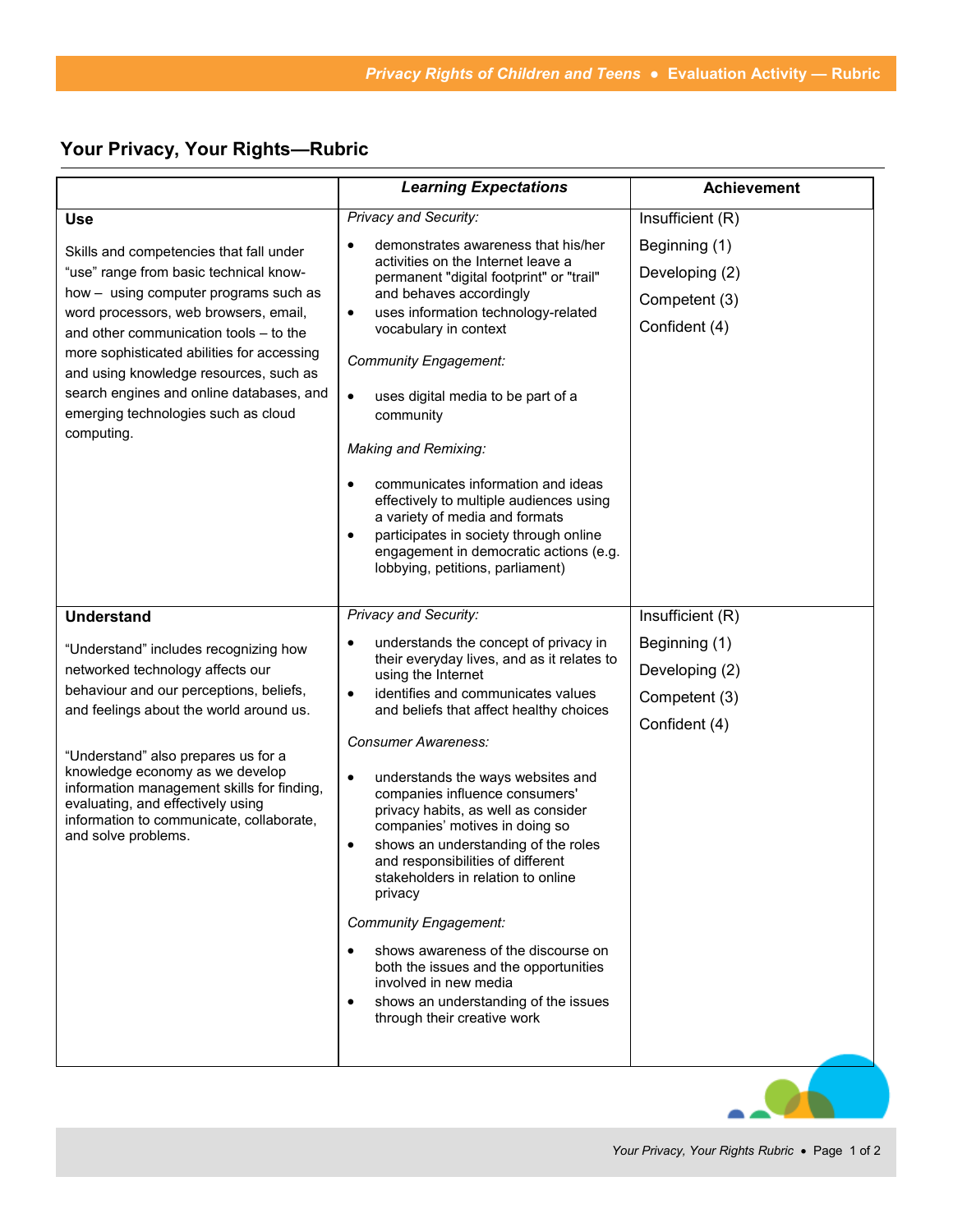|                                                                                                                          | <b>Learning Expectations</b>                                                                                                                                                                           | <b>Achievement</b> |
|--------------------------------------------------------------------------------------------------------------------------|--------------------------------------------------------------------------------------------------------------------------------------------------------------------------------------------------------|--------------------|
| <b>Create</b>                                                                                                            | <b>Privacy and Security:</b>                                                                                                                                                                           | Insufficient (R)   |
| Create is the ability to produce content                                                                                 | communicates ideas and information in                                                                                                                                                                  | Beginning (1)      |
| and effectively communicate through a                                                                                    | a variety of oral, print and other media<br>texts, such as short reports, talks                                                                                                                        | Developing (2)     |
| variety of digital media tools. It includes<br>being able to adapt what we produce for                                   | and posters<br>uses privacy tools and settings to<br>control who accesses the information<br>collected about them online                                                                               | Competent (3)      |
| various contexts and audiences; to create<br>and communicate using rich media such<br>as images, video and sound; and to |                                                                                                                                                                                                        | Confident (4)      |
| effectively and responsibly engage with<br>user-generated content such as blogs and                                      | Community Engagement:                                                                                                                                                                                  |                    |
| discussion forums, video and photo-<br>sharing, social gaming and other forms of<br>social media.                        | creates a practical implementation plan<br>interacts, collaborates, co-constructs<br>content, and publishes with peers,<br>experts, or others employing a variety<br>of digital environments and media |                    |
| The ability to create using digital media<br>ensures that Canadians are active<br>contributors to digital society.       | makes valuable contributions to the<br>public knowledge domain (e.g. wikis,<br>public forums, reviews)                                                                                                 |                    |

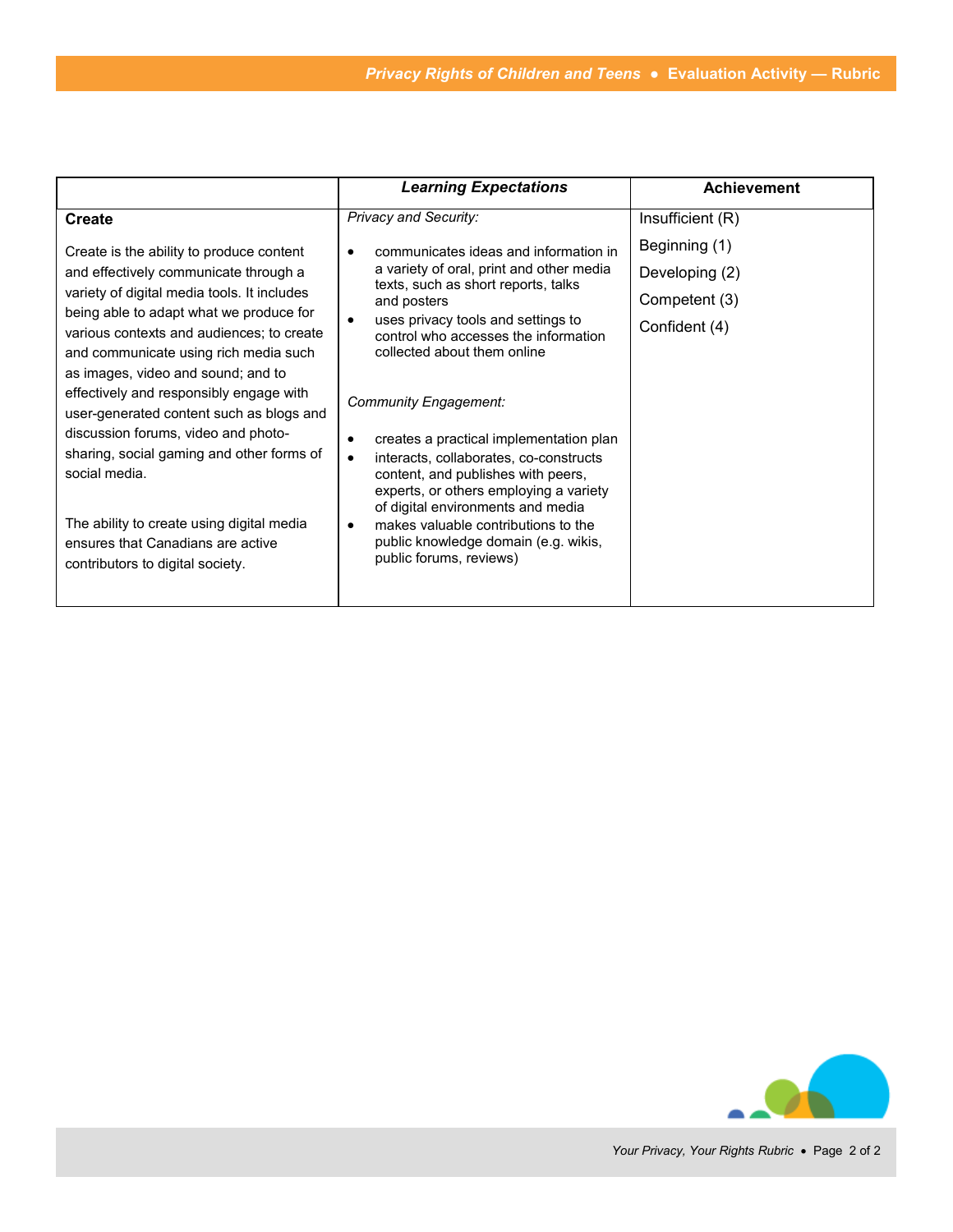## **Extension Activity: Defending Your Rights**

Ask the class what they would do if a website/service they use didn't seem to have any information about how they respect their user's rights in terms of their personal information. What would they do if a company actually did not respect some of their rights at all? (For example, they could complain to the company, organize a boycott or protest, switch to an alternative service, or complain to their provincial, territorial or federal privacy commissioner.) Make a list of the top three or four responses on the board.

1) Remind students that according to the principle of accountability, each service should have a person they can contact to ask a question or send a complaint. If they can't find one, they aren't satisfied with the response, tell them that they do have a right to privacy under the law and can make a complaint to a federal, provincial or territorial Privacy Commissioner.

Distribute the handout *Making a Complaint* and go through items one and two with the class.

- 2) Project the document *Personal Information Protection and Electronic Documents Act (PIPEDA) Complaint Form*, or the equivalent forms from the Alberta, B.C. or Québec Commissioners. Review this with students, emphasizing the following key items:
	- a) If using the PIPEDA form, you need to be a customer or an employee to make a complaint.
		- $\Rightarrow$  If you're not either of those, you can still tell the Office of the Privacy Commissioner of Canada about a bad practice by going to their website and clicking on "Report a Concern". They won't respond to this directly but may decide to investigate based on your information.
		- $\Rightarrow$  Mention to students that you do not need to be a customer or employee in BC or Alberta. If they have your personal information then the Personal Information Protection Act applies to protect the personal information.
	- b) You are expected to have made some effort to resolve this with the company before you make a complaint.
	- c) You are expected to provide some evidence to support your complaint.

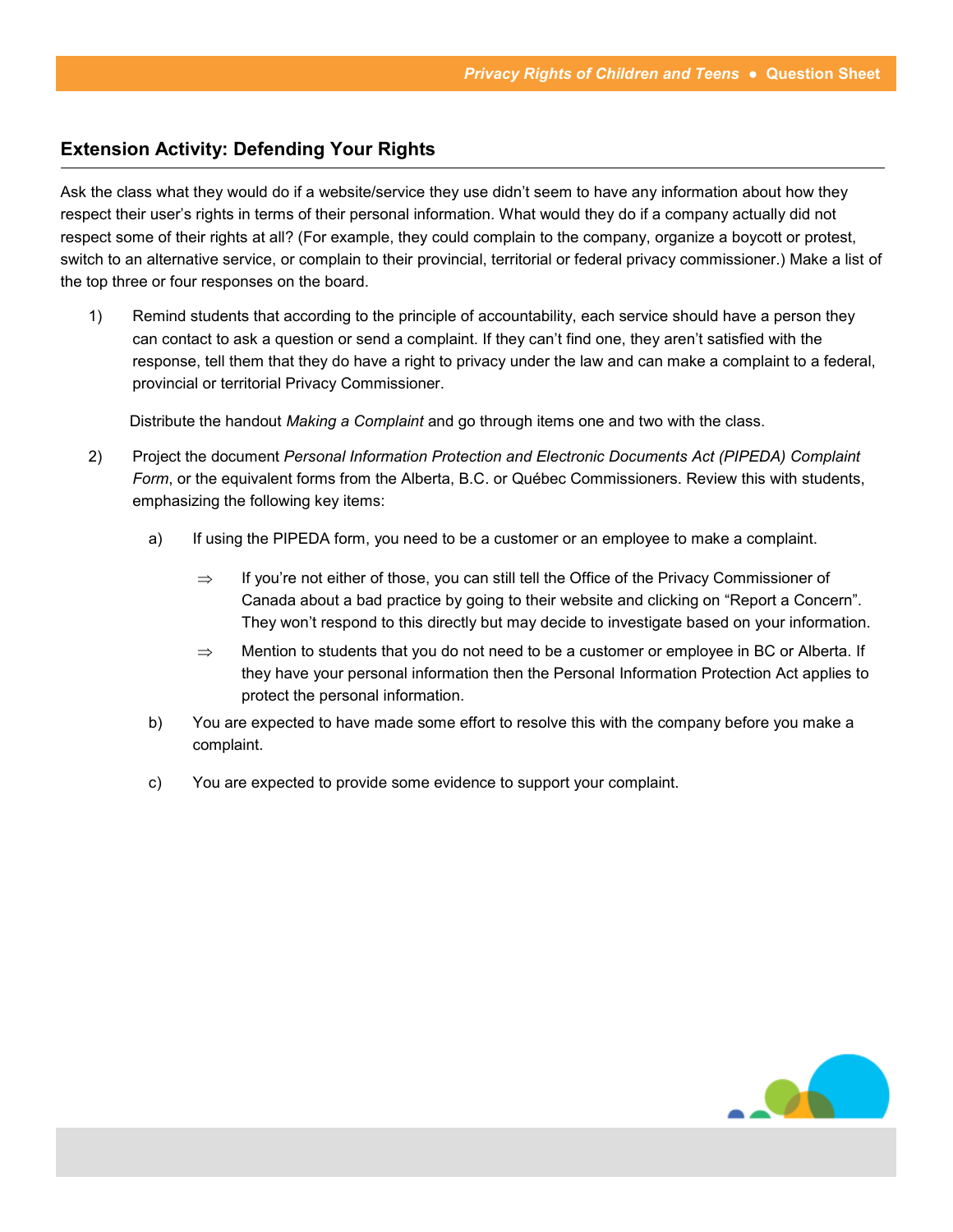### **Making a Complaint**

Before you make a complaint about a privacy practice, ask the following questions:

1) Have I already brought my complaint to the organization whose practice I want to complain about?

Before bringing a complaint to a privacy commissioner, you should try to resolve the issue with the organization whose practice you object to.

2) Who should I direct my complaint to?

Take a look at the table on the other side of the page to decide if this is a complaint you can make under provincial, territorial or federal privacy legislation. In general, if it is a **business** that **operates in Canada** it will be subject to PIPEDA or to an equivalent provincial law.

3) How do I make a complaint?

Federal and provincial Privacy Commissioners have forms you can download and use to make a complaint. You do not need a lawyer or any kind of advisor, and it does not cost you any money to file a complaint.

4) What happens when I make a complaint?

The Commissioner's office will decide whether or not to investigate the complaint. Depending on what it finds, it may ask the organization to release your personal information, to correct inaccurate information, or to change their business practices.

At the end of the investigation the office will tell you and the organization that was investigated what they have decided. They may also publish their findings, but if they do, nothing that can identify you needs to be included.

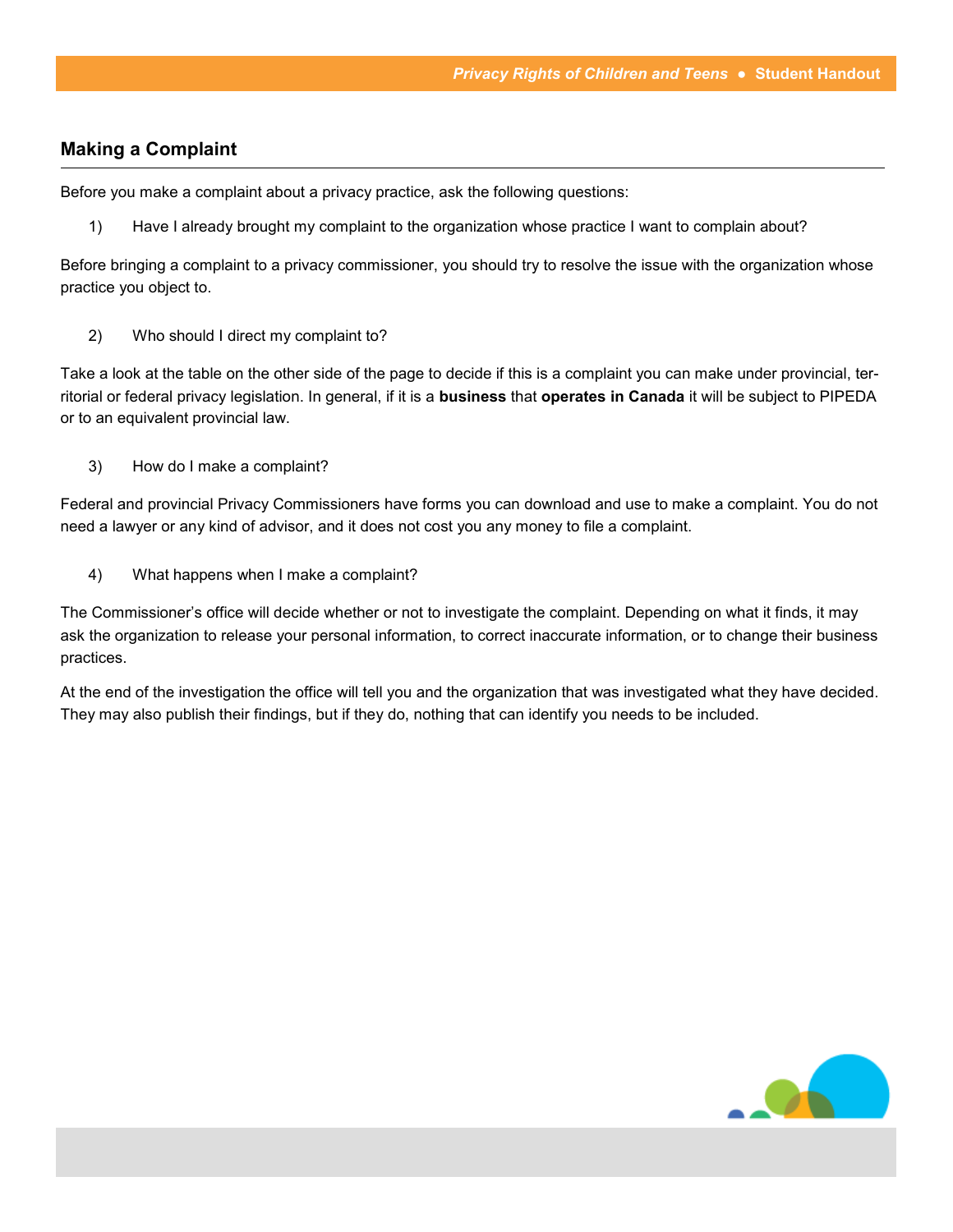# **Where do I make my complaint?**

| <b>Type of organization</b>                                                                                                                                   | What law applies? Who do I contact?                                                                                                                                                                                                                                                                                                                                                                                                                                                                                                                                        |
|---------------------------------------------------------------------------------------------------------------------------------------------------------------|----------------------------------------------------------------------------------------------------------------------------------------------------------------------------------------------------------------------------------------------------------------------------------------------------------------------------------------------------------------------------------------------------------------------------------------------------------------------------------------------------------------------------------------------------------------------------|
| Federally-regulated<br>business operating in<br>Canada, engaged in<br>commercial activity<br>Examples: bank, airline,<br>telephone or<br>broadcasting company | The Personal Information Protection and Electronic Documents Act (PIPEDA) applies.<br>For more information, contact the Office of the Privacy Commissioner of Canada.                                                                                                                                                                                                                                                                                                                                                                                                      |
| Private sector<br>organization<br>Examples: retail store,<br>service, hotel, restaurant,<br>insurance, entertainment                                          | The Alberta or B.C. Personal Information Protection Act applies in Alberta or B.C.; in<br>Québec An Act Respecting the Protection of Personal Information in the Private Sector<br>applies; in all other provinces and territories the federal Personal Information Protection<br>and Electronic Documents Act applies,<br>For more information, contact the appropriate federal or provincial oversight office<br>based on the location of the organization that has collected your personal information.                                                                 |
| Individuals who collect,<br>use or disclose personal<br>information for non-<br>commercial purposes                                                           | In Alberta, B.C., and Québec collection, use, or disclosure is covered by each<br>province's privacy legislation regardless of whether it is for a commercial purpose. In all<br>other provinces and territories, the conduct of individuals who are not collecting, using<br>or disclosing personal information for commercial purposes is not covered under<br>Canadian privacy laws.<br>For more information, contact the appropriate federal or provincial oversight office<br>based on the location of the organization that has collected your personal information. |
| Organizations carrying<br>on business primarily<br>outside of Canada                                                                                          | The Alberta, B.C., Québec or federal acts may apply (determined on a case-by-case<br>basis).<br>For more information, contact the appropriate federal or provincial oversight office<br>based on the location of the organization that has collected your personal information.                                                                                                                                                                                                                                                                                            |

Source: Office of the Privacy Commissioner of Canada [https://www.priv.gc.ca/en/report](https://www.priv.gc.ca/en/report-a-concern/leg_info_201405/)-a-concern/leg\_info\_201405/

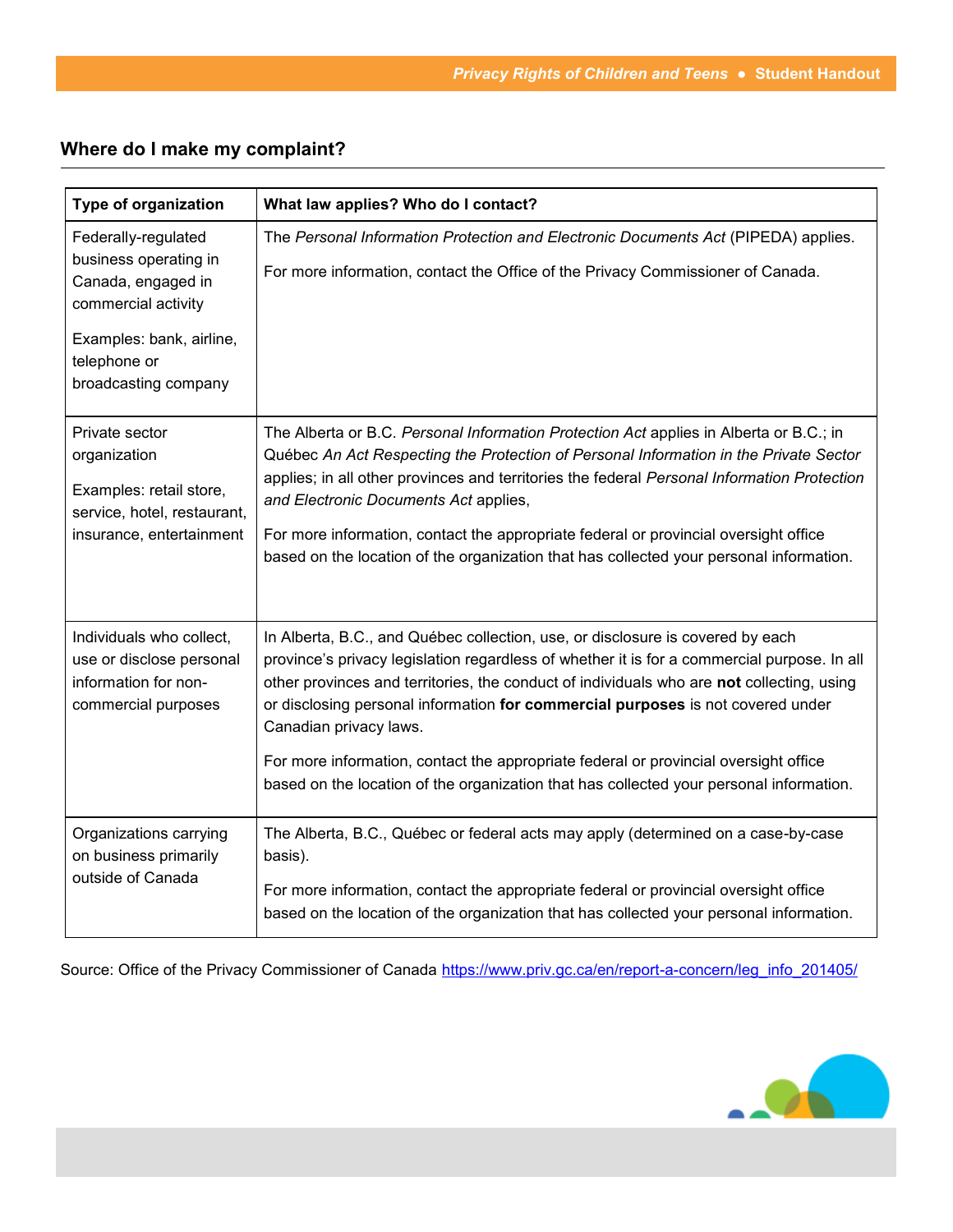# **Personal Information Protection and Electronic Documents Act (PIPEDA) Complaint Form<sup>1</sup>**

**SECTION 1: Complainant / Representative Information** 

(*Here you give your name, contact information, etc.*)

#### **SECTION 2:** Details of Complaint

Please provide information about your complaint below.

You should also describe any efforts you made to resolve the issue with the organization concerned.

1) Which organization is your complaint against? (Please identify by specific name and location. Provide legal name of organization, if known.)

- 2) Are you submitting the complaint as a customer or as an employee of the organization?
- 3) Summarize your complaint. (Please describe the events or circumstances that led to your complaint. Include details such as the names or positions of people involved in the incident, the locations where the incident occurred, and any other factors you consider relevant. If the organization gave you a reference number in relation to this issue, please include it as well.)
- 4) Have you attempted to resolve the matter with the organization? If 'Yes', please outline your efforts and describe the result, if any. If 'No', please specify the reason why not.
- 5) Have you complained about this incident to another body or organization? If 'Yes', please provide details. (Indicate the name of the body, and include relevant details such as dates and a reference number.)
- 6) How can the Office of the Privacy Commissioner of Canada help address your concerns? (Please describe any steps or remedies that would resolve your issue.)

#### **SECTION 3: Documentation**

If you have documents relating to your complaint, please attach them to your complaint:

- Any correspondence between you and the organization on this matter.
- Any documentation that indicates that you are authorized to act for another person (authorization form).
- Other relevant documentation.

#### **SECTION 4: Certification**

By signing this form, you certify that the information you provided on this form, to the best of your knowledge, is true and complete.

<sup>&</sup>lt;sup>1</sup> Adapted from the official complaint form found here: [https://www.priv.gc.ca/en/report](https://www.priv.gc.ca/en/report-a-concern/file-a-formal-privacy-complaint/file-a-complaint-about-a-business/file-a-complaint-under-pipeda/ps_pipeda_pdf-rtf)-a-concern/file-a-formal -privacy-complaint/file-a-complaint-about-a-business/file-a-complaint-under-[pipeda/ps\\_pipeda\\_pdf](https://www.priv.gc.ca/en/report-a-concern/file-a-formal-privacy-complaint/file-a-complaint-about-a-business/file-a-complaint-under-pipeda/ps_pipeda_pdf-rtf)-rtf